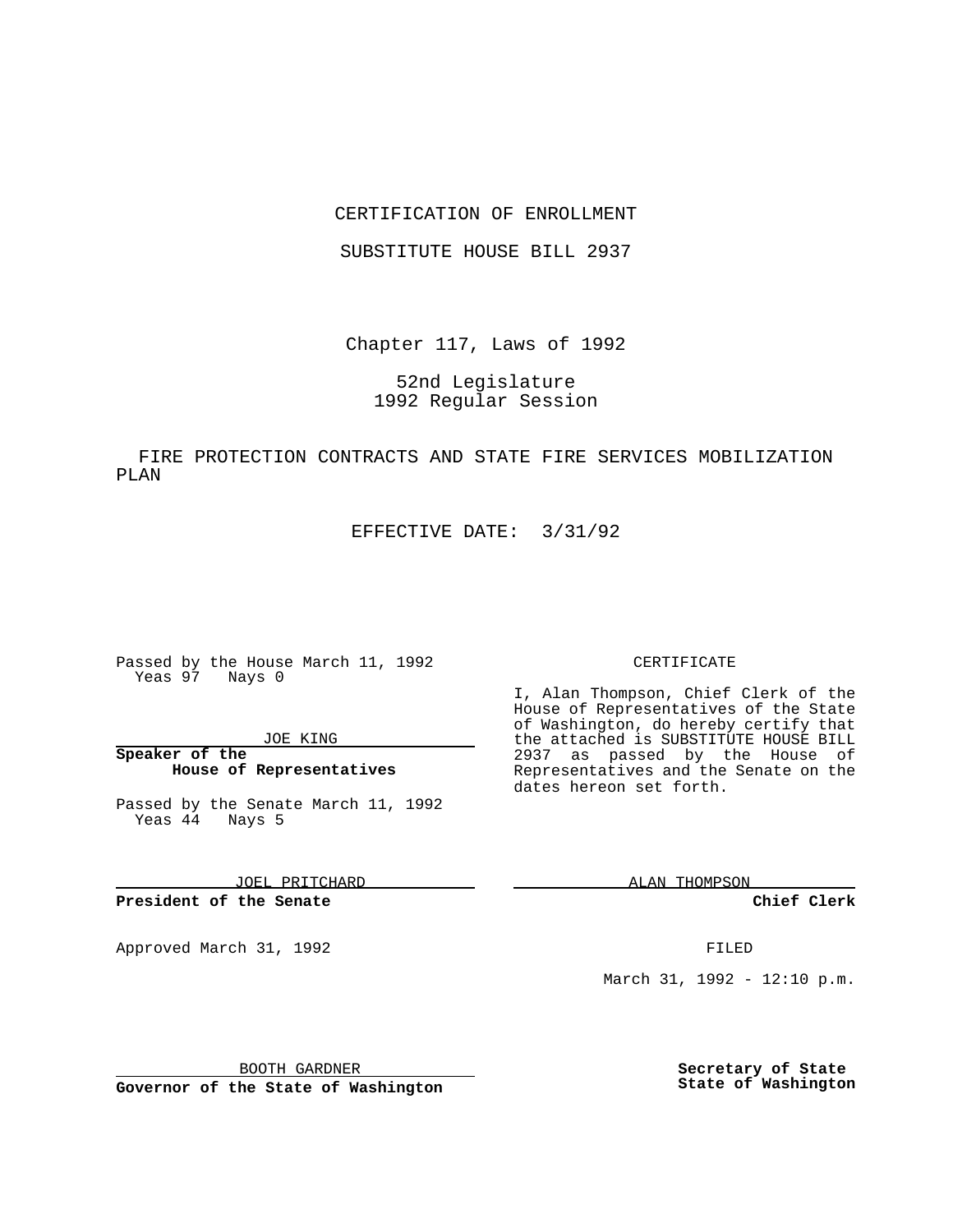# **SUBSTITUTE HOUSE BILL 2937** \_\_\_\_\_\_\_\_\_\_\_\_\_\_\_\_\_\_\_\_\_\_\_\_\_\_\_\_\_\_\_\_\_\_\_\_\_\_\_\_\_\_\_\_\_\_\_

\_\_\_\_\_\_\_\_\_\_\_\_\_\_\_\_\_\_\_\_\_\_\_\_\_\_\_\_\_\_\_\_\_\_\_\_\_\_\_\_\_\_\_\_\_\_\_

# AS AMENDED BY THE SENATE

Passed Legislature - 1992 Regular Session

### **State of Washington 52nd Legislature 1992 Regular Session**

**By** House Committee on Appropriations (originally sponsored by Representatives Belcher and Bowman; by request of Department of Community Development)

Read first time 02/11/92.

 AN ACT Relating to fire protection contracts; amending RCW 28B.35.190, 28B.40.190, and 35.21.775; adding new sections to chapter 35.21 RCW; adding a new chapter to Title 38 RCW; repealing RCW 35.21.777; and declaring an emergency.

5 BE IT ENACTED BY THE LEGISLATURE OF THE STATE OF WASHINGTON:

6 **Sec. 1.** RCW 28B.35.190 and 1977 ex.s. c 169 s 49 are each amended 7 to read as follows:

8 Subject to the provisions of section 6 of this act, each board of 9 trustees of the regional universities may:

10 (1) Contract for such fire protection services as may be necessary 11 for the protection and safety of the students, staff and property of 12 the regional university;

13 (2) By agreement pursuant to the provisions of chapter 239, Laws of 14 1967 (chapter 39.34 RCW), as now or hereafter amended, join together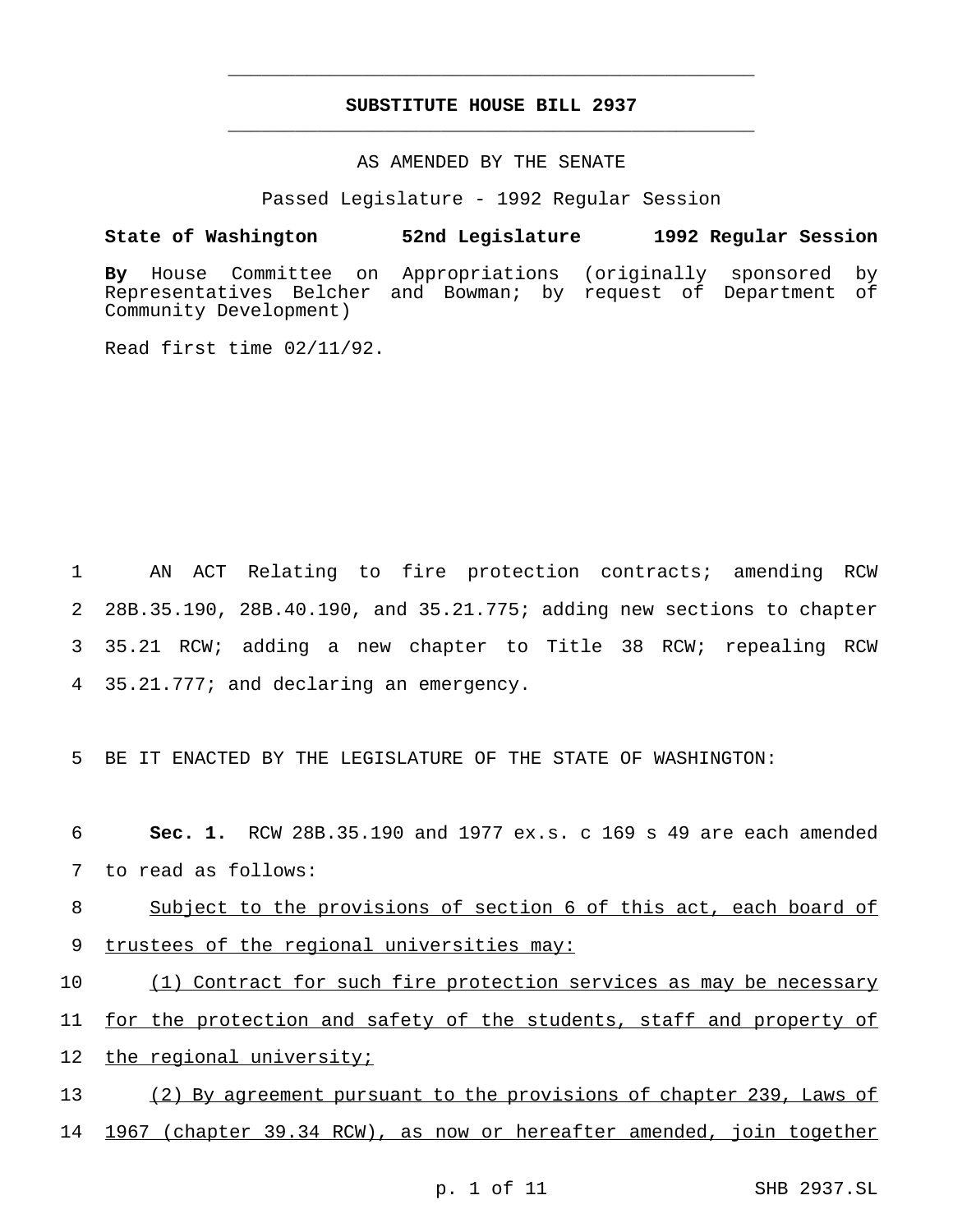with other agencies or political subdivisions of the state or federal government and otherwise share in the accomplishment of any of the purposes of subsection (1) of this section:

 PROVIDED, HOWEVER, That neither the failure of the trustees to exercise any of its powers under this section nor anything herein shall detract from the lawful and existing powers and duties of political subdivisions of the state to provide the necessary fire protection 8 equipment and services to persons and property within their jurisdiction.

 **Sec. 2.** RCW 28B.40.190 and 1977 ex.s. c 169 s 69 are each amended to read as follows:

12 Subject to the provisions of section 6 of this act, the board of trustees of The Evergreen State College may:

 (1) Contract for such fire protection services as may be necessary for the protection and safety of the students, staff and property of the college;

 (2) By agreement pursuant to the provisions of chapter 239, Laws of 1967 (chapter 39.34 RCW), as now or hereafter amended, join together with other agencies or political subdivisions of the state or federal government and otherwise share in the accomplishment of any of the purposes of subsection (1) of this section:

 PROVIDED, HOWEVER, That neither the failure of the trustees to exercise any of its powers under this section nor anything herein shall detract from the lawful and existing powers and duties of political subdivisions of the state to provide the necessary fire protection equipment and services to persons and property within their jurisdiction.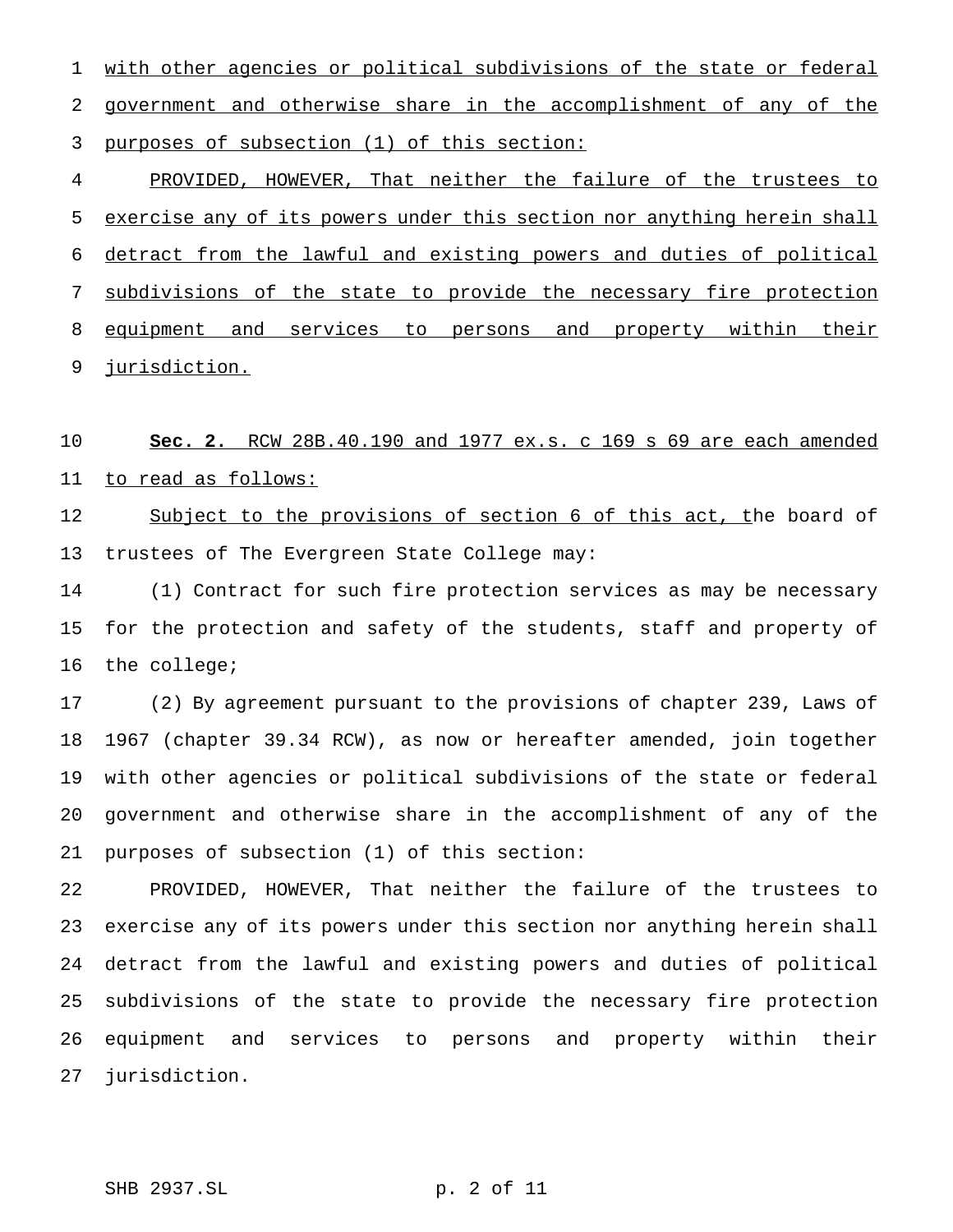NEW SECTION. **Sec. 3.** A new section is added to chapter 35.21 RCW to read as follows:

 The legislature finds that certain state-owned facilities and institutions impose a financial burden on the cities and towns responsible for providing fire protection services to those state facilities. The legislature endeavors pursuant to this act (chapter ..., Laws of 1992), to establish a process whereby cities and towns that have a significant share of their total assessed valuation taken up by state-owned facilities can enter into fire protection contracts with state agencies or institutions to provide a share of the jurisdiction's fire protection funding.

 **Sec. 4.** RCW 35.21.775 and 1985 c 6 s 4 are each amended to read as follows:

14 Subject to the provisions of section 6 of this act, whenever a city 15 or town has located within its territorial limits ((buildings or 16 equipment)) facilities, except those leased to a nontax-exempt person or organization, owned by the state or an agency or institution of the 18 state, the state or agency or institution ((shall)) owning such 19 facilities and the city or town may contract ((with the city or town)) 20 for an equitable share of fire protection services ((necessary)) for 21 the protection and safety of personnel and property<sub>r</sub> pursuant to chapter 39.34 RCW, as now or hereafter amended. Nothing in this section shall be construed to require the state, or any state agency or institution, to contract for services which are performed by the staff and equipment of such an entity or by a fire protection district 26 pursuant to RCW 52.30.020. ((The director of community development 27 shall present in the budget submitted to the governor for each biennium, an amount sufficient to fund any fire protection service 29 contracts negotiated under the provisions of this section.))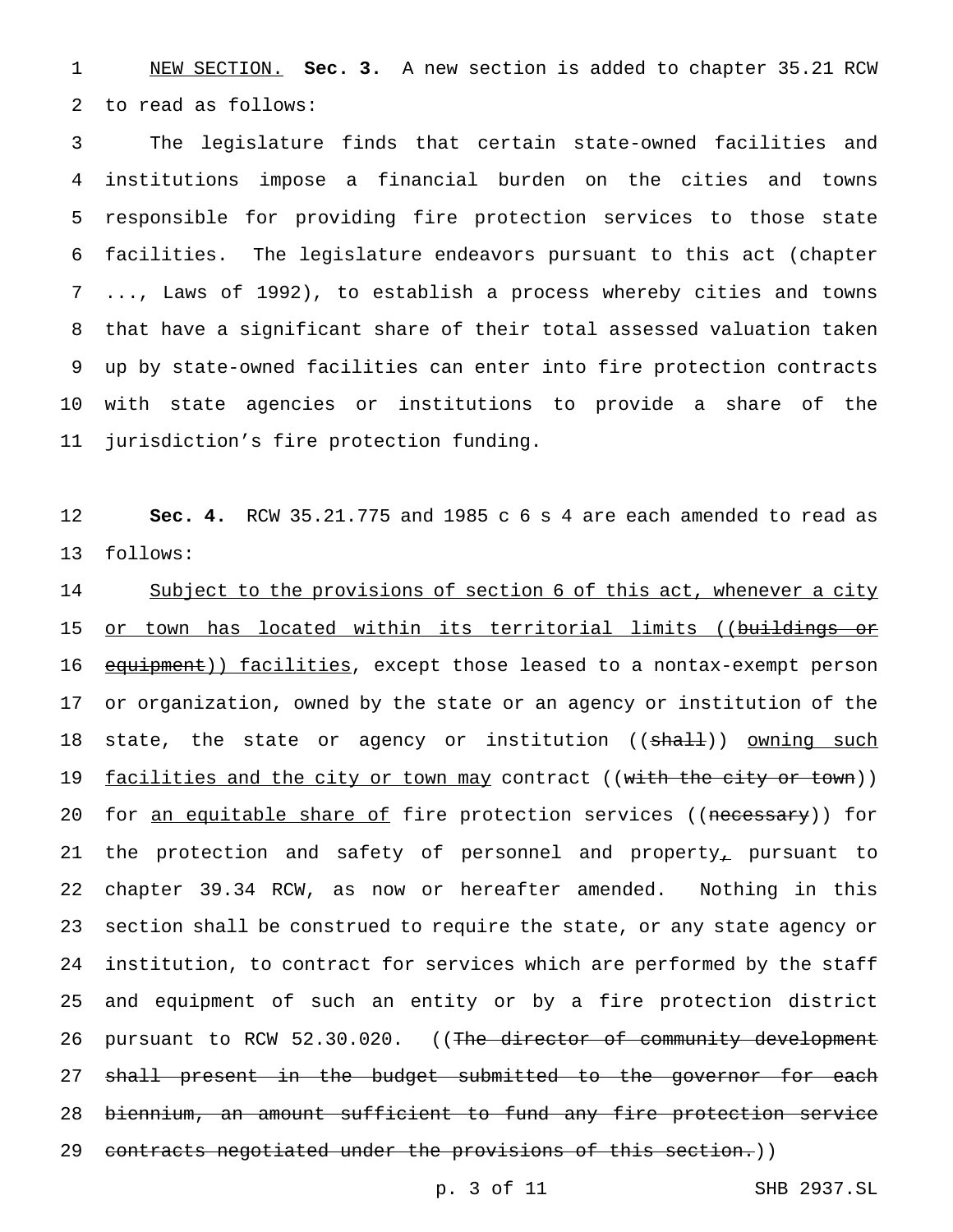NEW SECTION. **Sec. 5.** A new section is added to chapter 35.21 RCW to read as follows:

 Nothing in this act (chapter ..., Laws of 1992), shall be interpreted to abrogate existing contracts for fire protection services and equipment, nor be deemed to authorize cities and towns to negotiate additional contractual provisions to apply prior to the expiration of such existing contracts. Upon expiration of contracts negotiated prior to the effective date of this act, future contracts between such cities and towns and state agencies and institutions shall be governed by the provisions of sections 4 and 6 of this act.

 NEW SECTION. **Sec. 6.** A new section is added to chapter 35.21 RCW to read as follows:

 (1) In cities or towns where the estimated value of state-owned facilities constitutes ten percent or more of the total assessed valuation, the state agency or institution owning the facilities shall contract with the city or town to pay an equitable share for fire protection services. The contract shall be negotiated as provided in subsections (2) through (6) of this section and shall provide for payment by the agency or institution to the city or town.

 (2) A city or town seeking to enter into fire protection contract negotiations shall provide written notification to the department of community development and the state agencies or institutions that own property within the jurisdiction, of its intent to contract for fire protection services. Where there are multiple state agencies located within a single jurisdiction, a city may choose to notify only the department of community development, which in turn shall notify the agencies or institution that own property within the jurisdiction of the city's intent to contract for fire protection services. Any such notification shall be based on the valuation procedures, based on SHB 2937.SL p. 4 of 11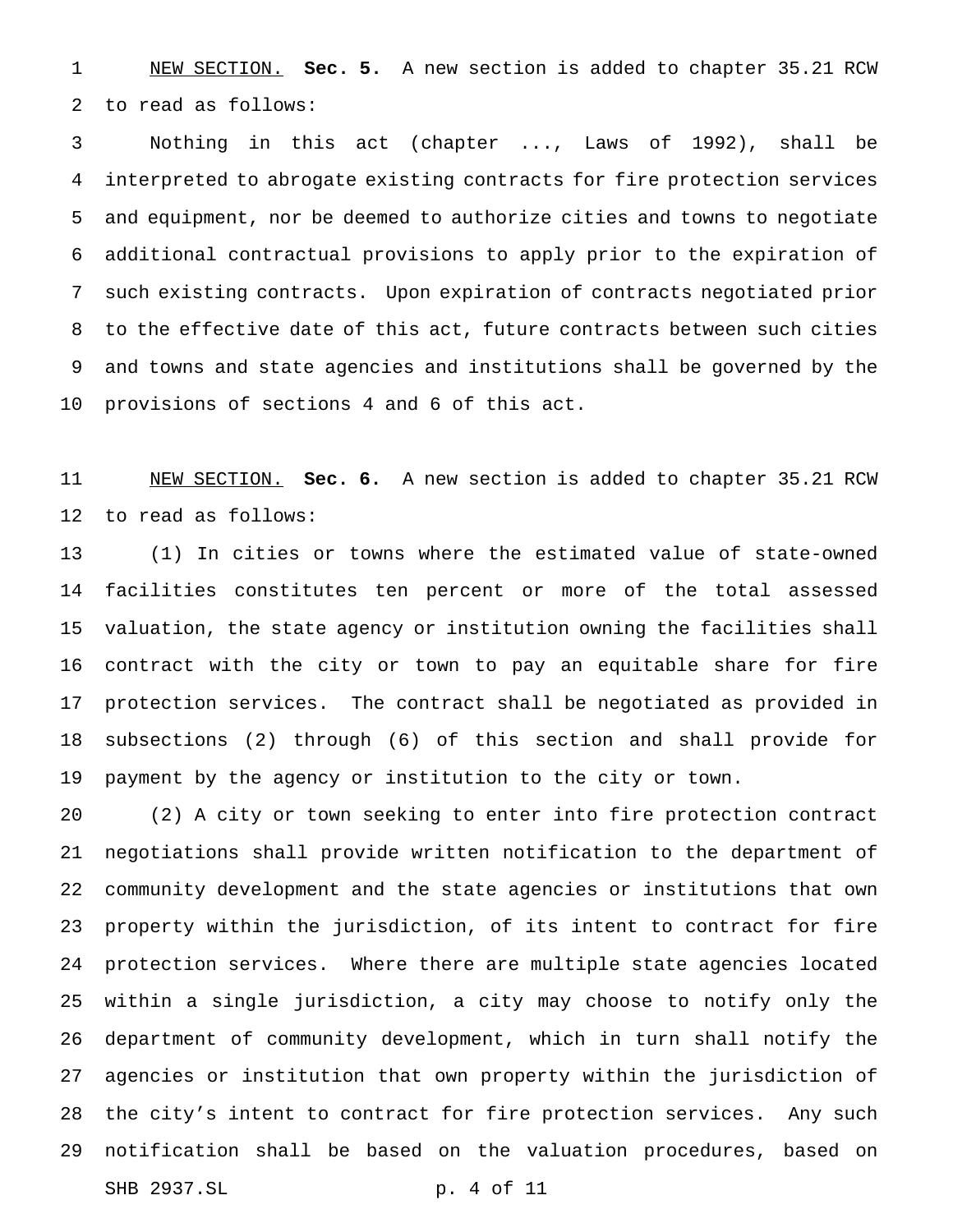commonly accepted standards, adopted by the department of community development in consultation with the department of general administration and the association of Washington cities.

 (3) The department of community development shall review any such notification to ensure that the valuation procedures and results are accurate. The department will notify each affected city or town and state agency or institution of the results of their review within thirty days of receipt of notification.

 (4) The parties negotiating fire protection contracts under this section shall conduct those negotiations in good faith. Whenever there are multiple state agencies located within a single jurisdiction, every effort shall be made by the state to consolidate negotiations on behalf of all affected agencies.

 (5) In the event of notification by one of the parties that an agreement cannot be reached on the terms and conditions of a fire protection contract, the director of the department of community development shall mediate a resolution of the disagreement. In the event of a continued impasse, the director of the department of community development shall recommend a resolution.

 (6) If the parties reject the recommendation of the director and an impasse continues, the director shall direct the parties to arbitration. The parties shall agree on a neutral arbitrator, and the fees and expenses of the arbitrator shall be shared equally between the parties. The arbitration shall be a final offer, total arbitration, with the arbitrator empowered only to pick the final offer of one of the parties or the recommended resolution by the director of the department of community development. The decision of the arbitrator shall be final, binding, and nonappealable on the parties.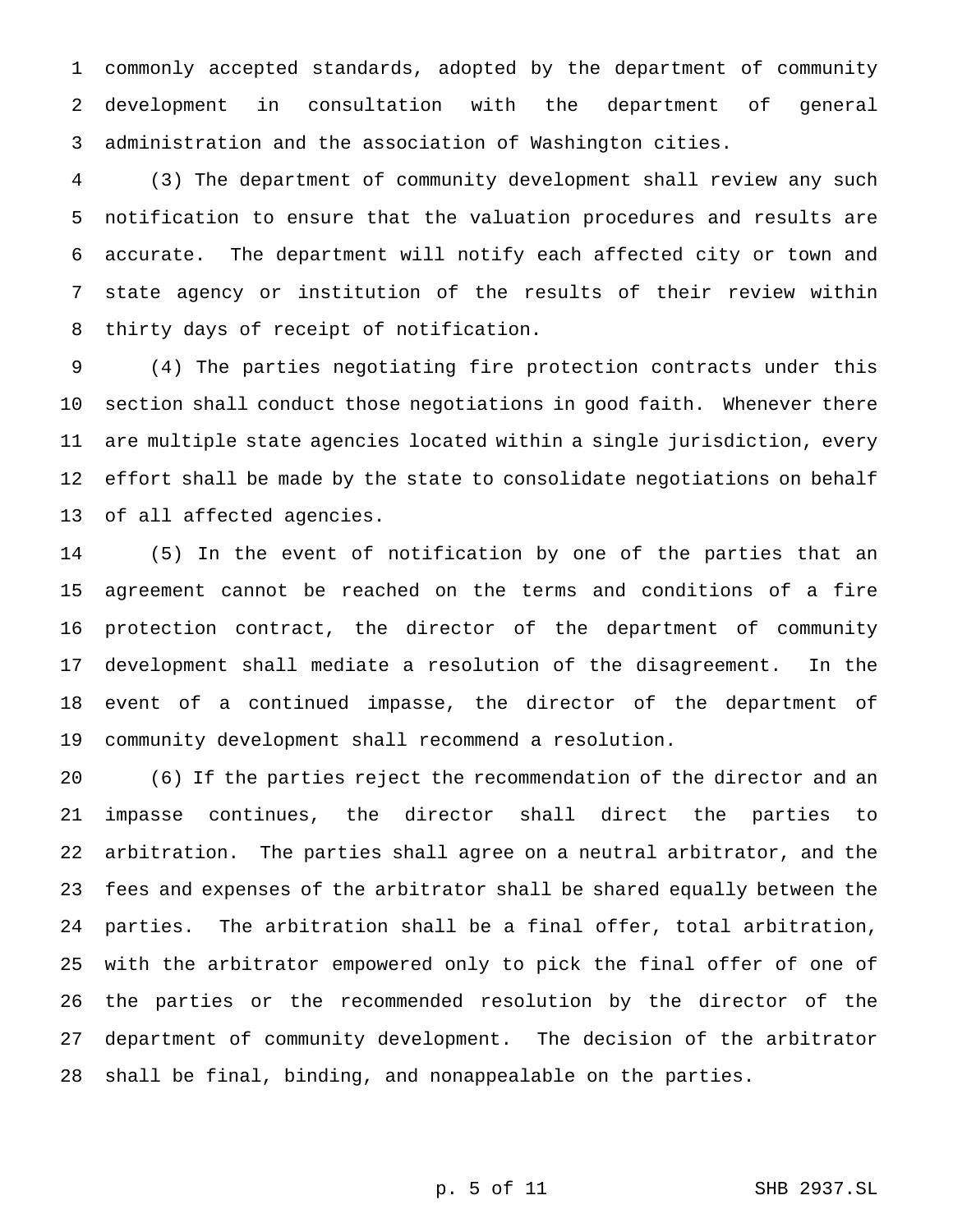(7) The provisions of this section shall not apply if a city or town and a state agency or institution have contracted pursuant to section 4 of this act.

 (8) The provisions of this section do not apply to cities and towns not meeting the conditions in subsection (1) of this section. Cities and towns not meeting the conditions of subsection (1) of this section may enter into contracts pursuant to section 4 of this act.

 NEW SECTION. **Sec. 7.** A new section is added to chapter 35.21 RCW to read as follows:

 On or before May 1, 1992, the department of community development shall, in consultation with the association of Washington cities, adopt rules pursuant to chapter 34.05 RCW for the implementation of this act (chapter ..., Laws of 1992).

 NEW SECTION. **Sec. 8.** RCW 35.21.777 and 1983 c 87 s 1 are each repealed.

 NEW SECTION. **Sec. 9.** Unless the context clearly requires otherwise, the definitions in this section apply throughout this chapter.

(1) "Department" means the department of community development.

 (2) "Director" means the director of the department of community development.

 (3) "State fire marshal" means the assistant director of the division of fire protection services in the department of community development.

 (4) "Fire chief" includes the chief officer of a statutorily authorized fire agency, or the fire chief's authorized representative.

SHB 2937.SL p. 6 of 11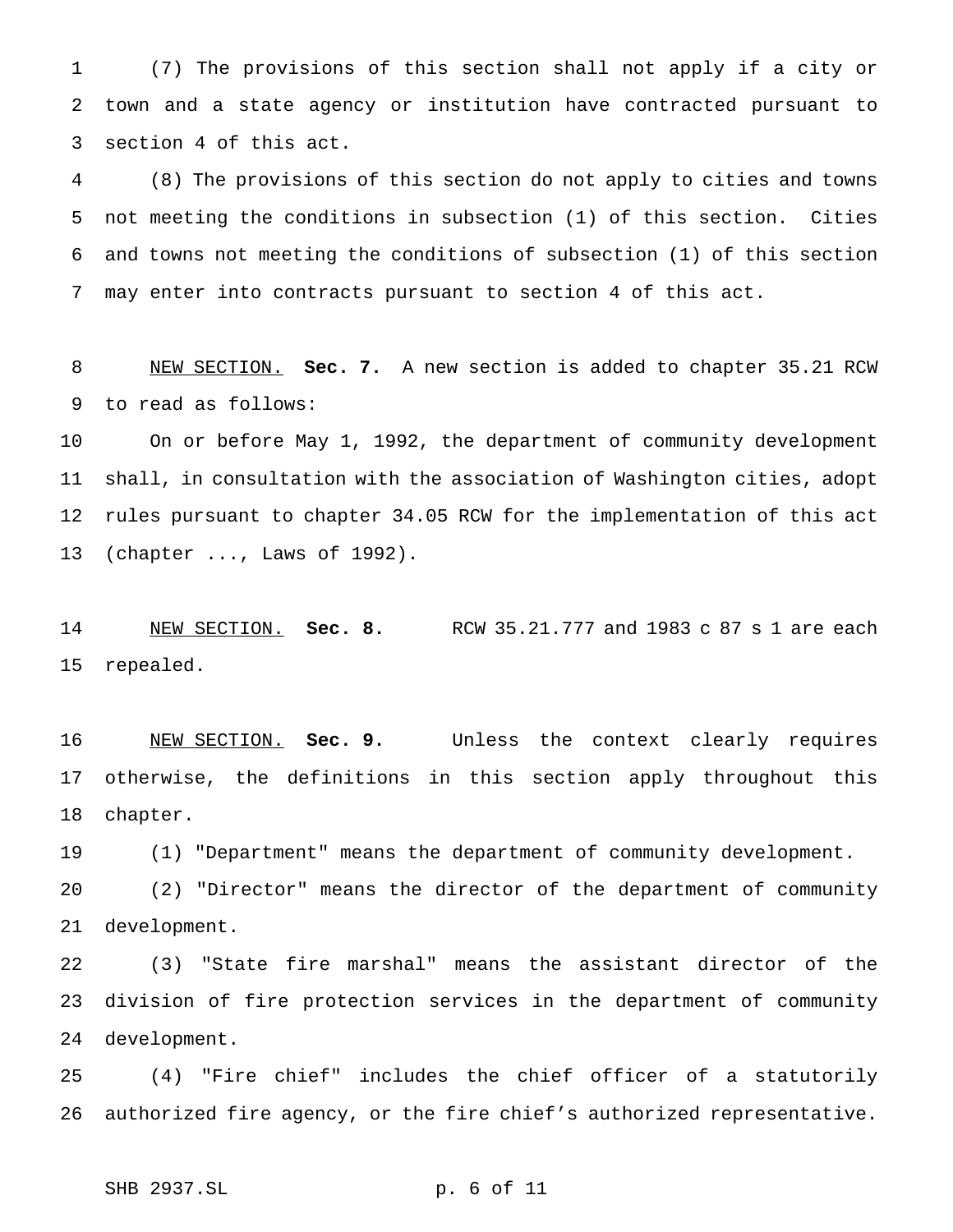Also included are the department of natural resources fire control chief, and the department of natural resources regional managers.

 (5) "Jurisdiction" means state, county, city, fire district, or port district fighting units, or other units covered by this chapter. (6) "Mobilization" means that fire fighting resources beyond those available through existing agreements will be requested and, when available, sent to fight a fire that has or soon will exceed the capabilities of available local resources. During a large scale fire emergency, mobilization includes redistribution of regional or state- wide fire fighting resources to either direct fire fighting assignments or to assignment in communities where fire fighting resources are needed. This chapter shall not reduce or suspend the authority or responsibility of the department of natural resources under chapter 76.04 RCW.

 (7) "Mutual aid" means emergency interagency assistance provided without compensation under and agreement between jurisdictions under chapter 39.34 RCW.

 NEW SECTION. **Sec. 10.** Because of the possibility of the occurrence of disastrous fires or other disasters of unprecedented size and destructiveness, the need to insure that the state is adequately prepared to respond to such a fire or disaster, the need to establish a mechanism and a procedure to provide for reimbursement to fire fighting agencies that respond to help others in time of need, and generally to protect the public peace, health, safety, lives, and property of the people of Washington, it is hereby declared necessary to:

 (1) Provide the policy and organizational structure for large scale mobilization of fire fighting resources in the state through creation of the Washington state fire services mobilization plan;

p. 7 of 11 SHB 2937.SL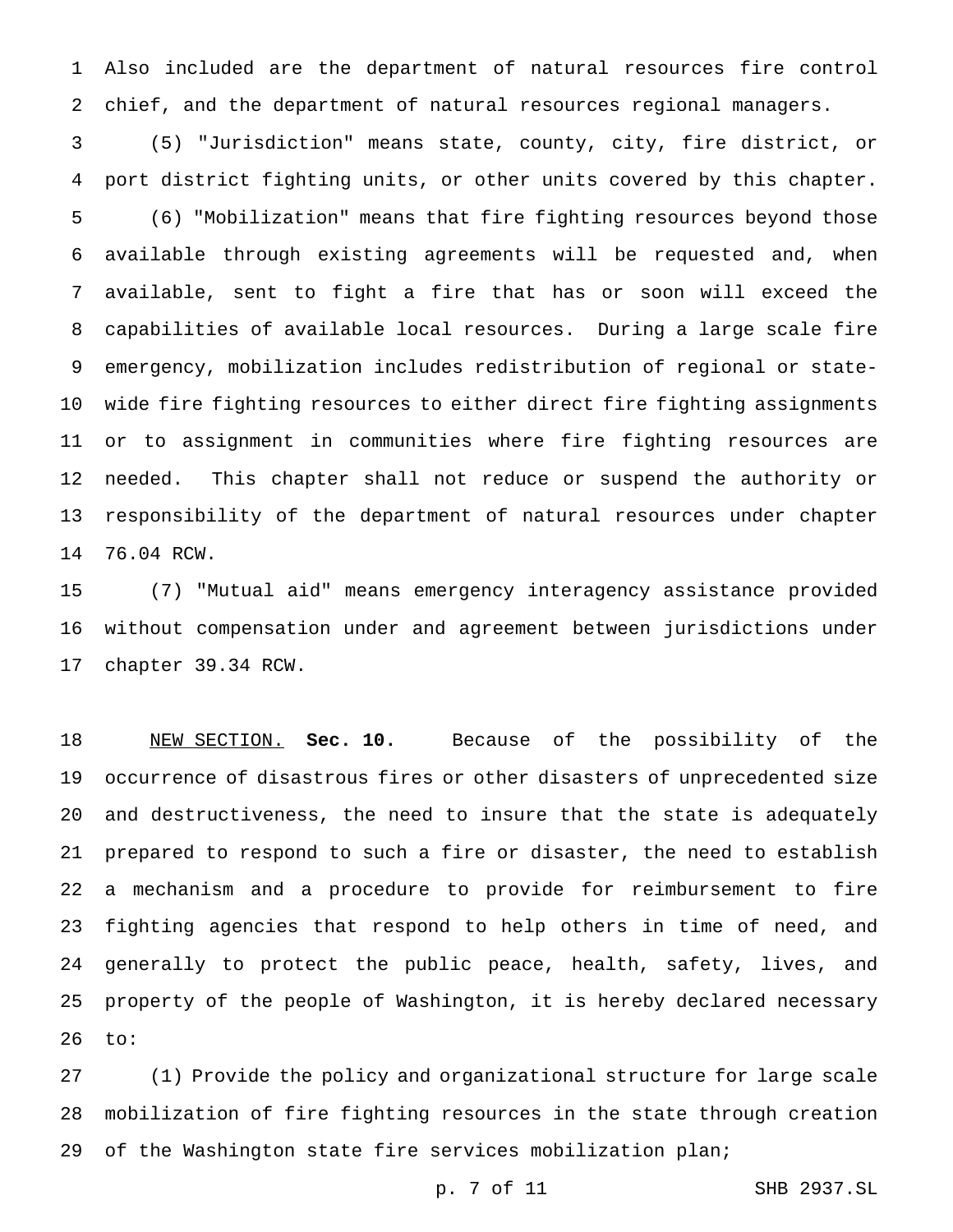(2) Confer upon the director of the department of community development the powers provided herein; and

 (3) Provide a means for reimbursement to fire jurisdictions that incur expenses when mobilized by the director under the Washington state fire services mobilization plan.

 NEW SECTION. **Sec. 11.** There is created the state fire defense board consisting of the state fire marshal, a representative from the department of natural resources appointed by the commissioner of public lands, the assistant director of the emergency management division of the department of community development, and one representative selected by each regional fire defense board in the state. Members of the state fire defense board shall select from among themselves a chairperson. Members serving on the board do so in a voluntary capacity and are not eligible for reimbursement for meeting-related expenses from the state.

 The state fire defense board shall develop and maintain the Washington state fire services mobilization plan, which shall include the procedures to be used during fire emergencies for coordinating local, regional, and state fire jurisdiction resources. The Washington state fire services mobilization plan shall be consistent with, and made part of, the Washington state comprehensive emergency management plan. The director shall review the fire services mobilization plan as submitted by the state fire defense board and after consultation with the fire protection policy board, recommend changes that may be necessary, and approve the fire services mobilization plan for inclusion within the state comprehensive emergency management plan.

 It is the responsibility of the director to mobilize jurisdictions under the Washington state fire services mobilization plan. The state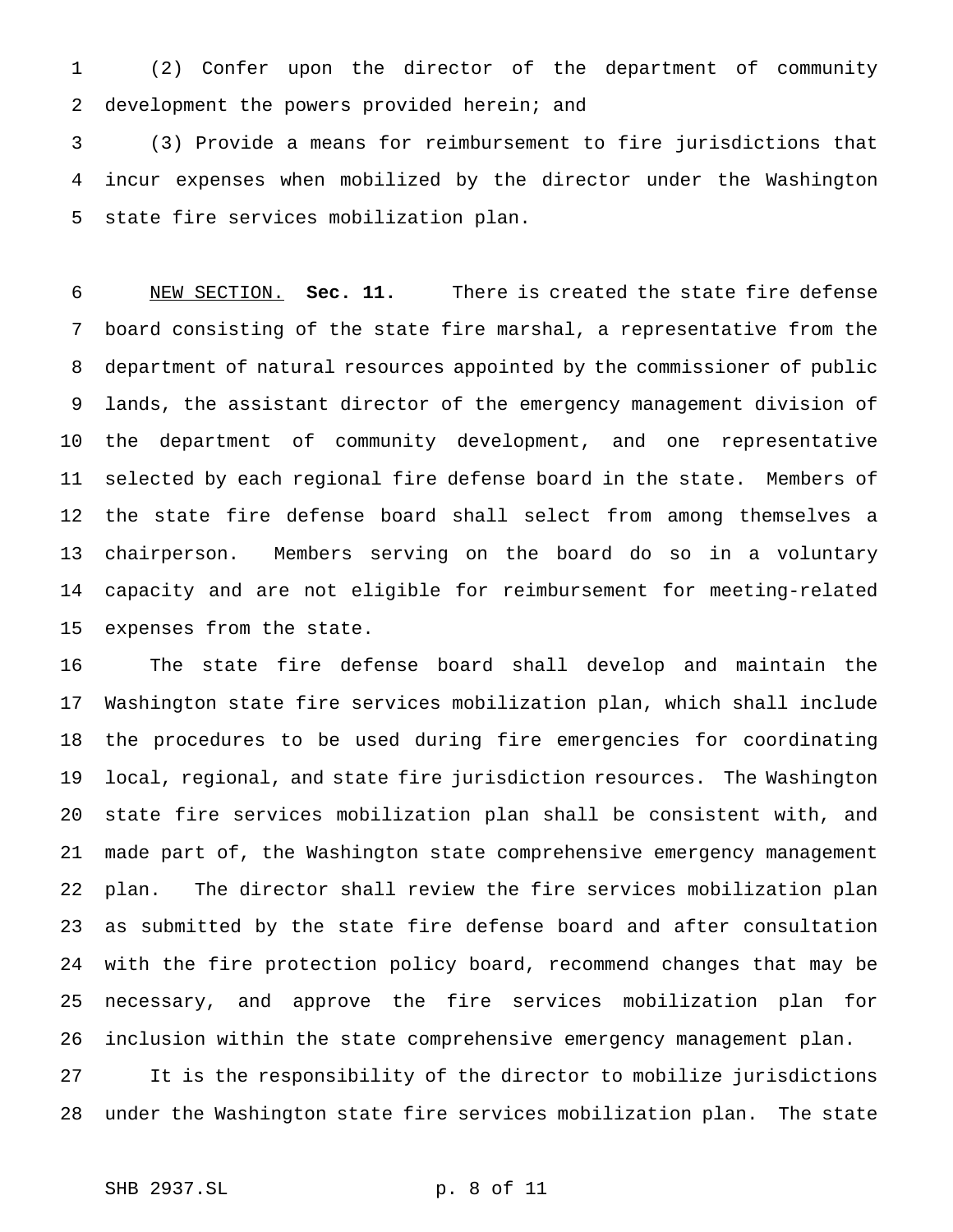fire marshal shall serve as the state fire resources coordinator when the Washington state fire services mobilization plan is mobilized.

 NEW SECTION. **Sec. 12.** Regions within the state are initially established as follows but may be adjusted as necessary by the director:

 (1) Northwest region - Whatcom, Skagit, Snohomish, San Juan, and Island counties;

 (2) Northeast region - Okanogan, Ferry, Stevens, Pend Oreille, Spokane, and Lincoln counties;

(3) Olympic region - Clallam and Jefferson counties;

 (4) South Puget Sound region - Kitsap, Mason, King, and Pierce counties;

 (5) Southeast region - Chelan, Douglas, Kittitas, Grant, Adams, Whitman, Yakima, Klickitat, Benton, Franklin, Walla Walla, Columbia, Garfield, and Asotin counties;

 (6) Central region - Grays Harbor, Thurston, Pacific, and Lewis counties; and

 (7) Southwest region - Wahkiakum, Cowlitz, Clark, and Skamania counties.

 Within each of these regions there is created a regional fire defense board. The regional fire defense boards shall consist of two members from each county in the region. One member from each county shall be appointed by the county fire chiefs' association or, in the event there is no such county association, by the county's legislative authority. Each county's office of emergency management or, in the event there is no such office, the county's legislative authority shall select the second representative to the regional board. The department of natural resources fire control chief shall appoint a representative from each department of natural resources region to serve as a member

p. 9 of 11 SHB 2937.SL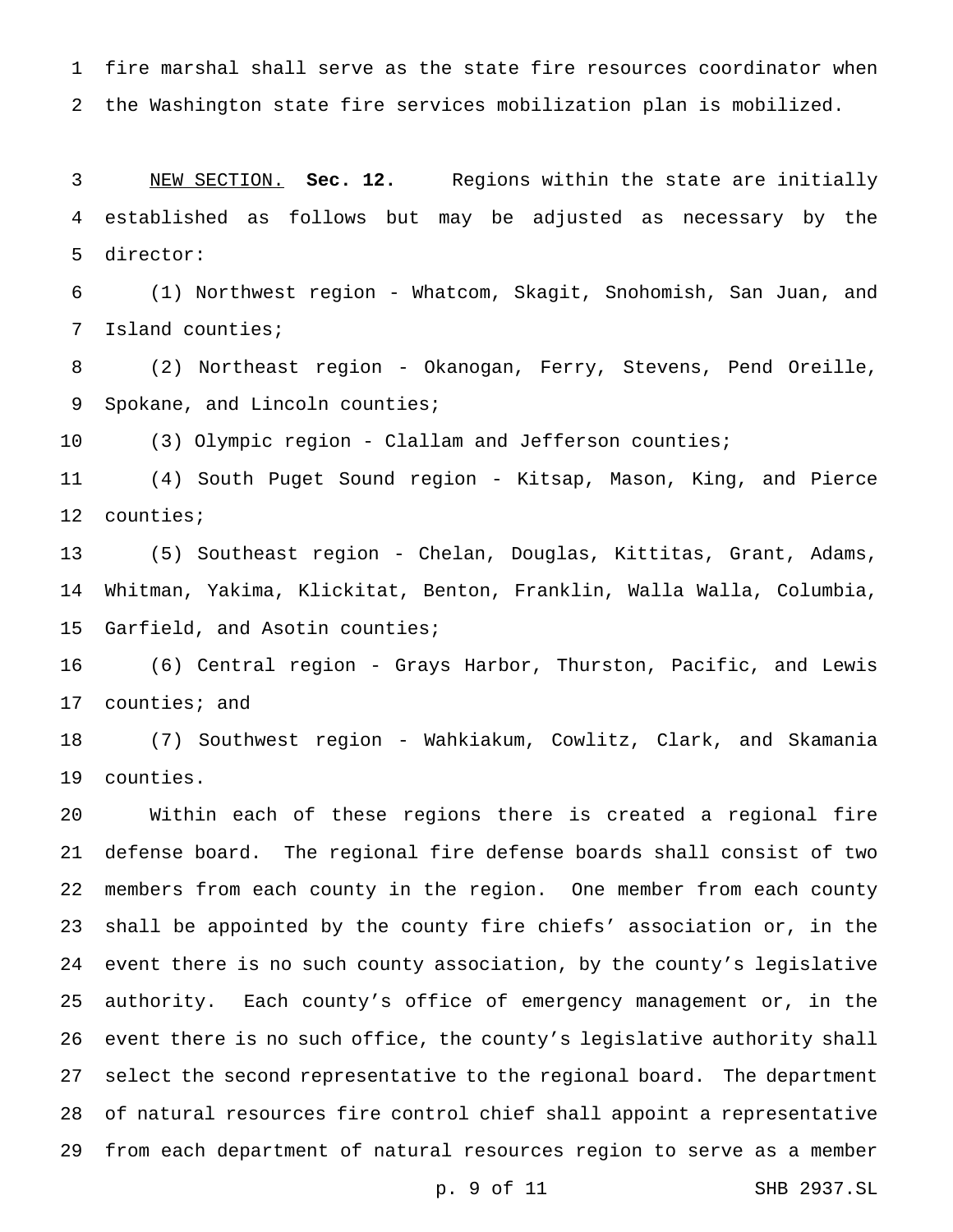of the appropriate regional fire defense board. Members of each regional board will select a chairperson and secretary as officers. Members serving on the regional boards do so in a voluntary capacity and are not eligible for reimbursement for meeting-related expenses from the state.

 Regional defense boards shall develop regional fire service plans that include provisions for organized fire agencies to respond across municipal, county, or regional boundaries. Each regional plan shall be consistent with the incident command system, the Washington state fire services mobilization plan, and regional response plans already adopted and in use in the state. The regional boards shall work with the relevant local government entities to facilitate development of intergovernmental agreements if any such agreements are required to implement a regional fire service plan. Each regional plan shall be approved by the state fire defense board before implementation.

 NEW SECTION. **Sec. 13.** The department of community development in consultation with the office of financial management shall develop procedures to facilitate reimbursement to jurisdictions from appropriate federal and state funds when jurisdictions are mobilized by the director under the Washington state fire services mobilization plan.

 NEW SECTION. **Sec. 14.** Sections 9 through 13 of this act shall constitute a new chapter in Title 38 RCW.

 NEW SECTION. **Sec. 15.** This act is necessary for the immediate preservation of the public peace, health, or safety, or support of the state government and its existing public institutions, and shall take effect immediately.

SHB 2937.SL p. 10 of 11